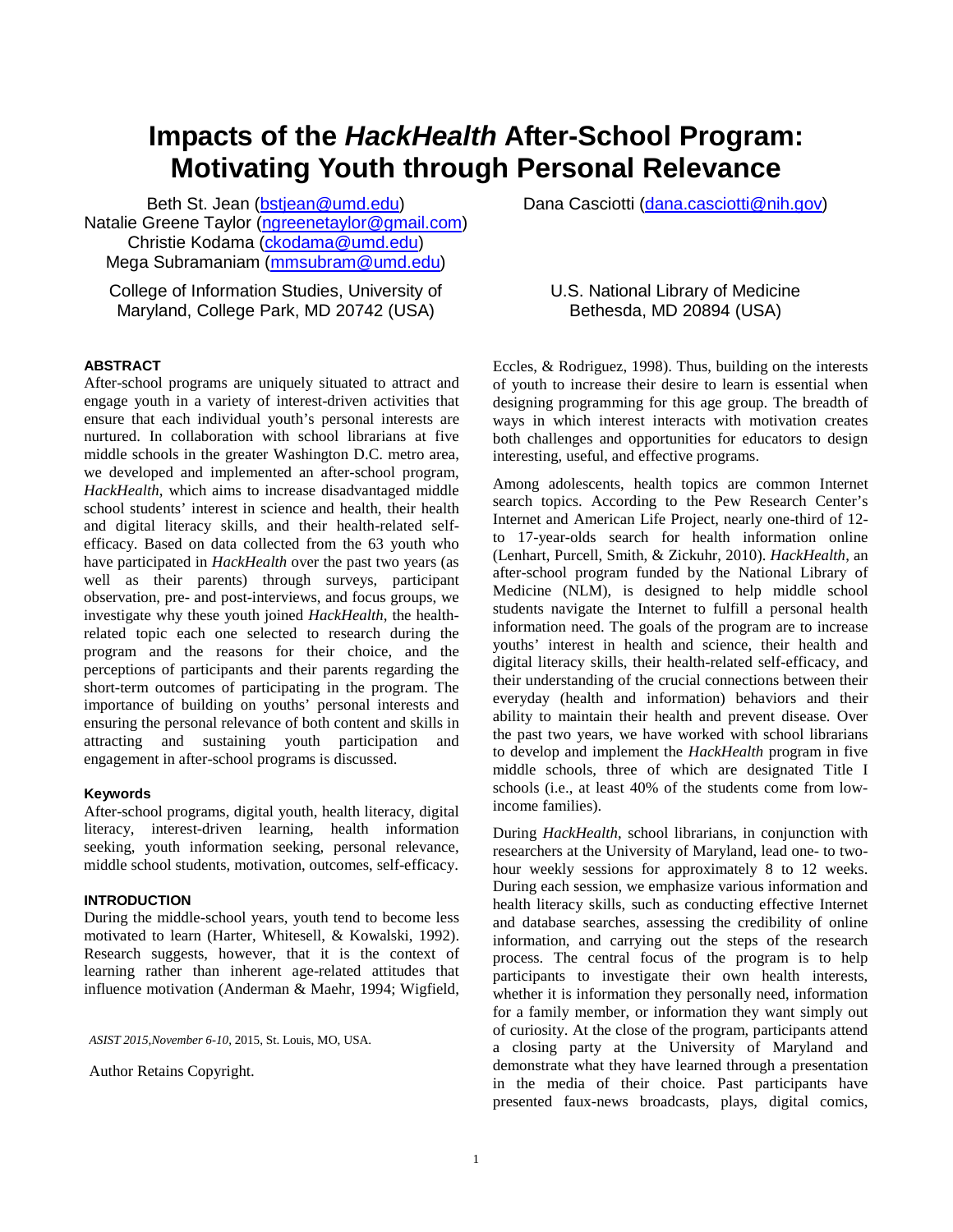PowerPoints, and adapted lyrics to popular songs to share what they learned about their topics. For additional information about the *HackHealth* program and the specific types of teaching approaches and learning activities we use, please see our Website [\(http://hackhealth.umd.edu/\)](http://hackhealth.umd.edu/).

In this paper, we draw on the data we have collected from the 63 students who have participated in *HackHealth* so far to discuss their reported motivations for joining *HackHealth*, the health topics they chose to research during the program and their reasons for selecting these topics, and the short-term outcomes that they and their parents reported had resulted from their participation in the program. More specifically, the following research questions are addressed:

RQ1: What motivates participants to join the *HackHealth* program?

RQ2: What topics do *HackHealth* participants choose to investigate? Why?

RQ3: What are the perceptions of participants and their parents regarding the short-term outcomes of participating in the *HackHealth* program?

# **RELATED FRAMEWORKS**

In this section, we first discuss the outcomes that have been found to result from after-school programs, as well as the links that have been found between the type of motivation young people report for joining an after-school program and the outcomes they subsequently reported. Next, we provide a brief overview of interest-driven learning and how it has been found to influence young people's motivation to participate in such programs and the outcomes they subsequently report.

# **Links between Type of Motivation Reported for Joining an After-School Program and Reported Outcomes**

Some research suggests that youth who participate in "Outof-School Time" (OST) programs, including academicallyfocused after-school programs as well as other activities that promote overall child development of youth ages 6-18, have better outcomes than youth who do not participate, such as higher grades, more school engagement, and positive social development (American Youth Policy Forum, 2003; Harvard Family Research Project, 2004). Understanding why youth participate is important to developing effective programs, recruiting participants, promoting engagement, and fostering positive outcomes. Youth report a number of reasons for participating in afterschool programs, such as friends, fun, learning, skill development, and safety (The Forum for Youth Investment, 2004).

In a 2006 review of research on organized youth activities, including those offered through community-based organizations and after-school programs, Mahoney et al. found that young people (aged 9-19 years old) from diverse racial/ethnic and economic backgrounds most commonly reported intrinsic motivation to participate. Intrinsic factors included enjoyment in the activity; desire to spend time with friends and activity leaders; and opportunities to develop skills and increase self-efficacy. Youth rarely cited parental pressure or long-term educational/career goals as their main reasons for participating (Mahoney et al., 2006).

Berry & Lavelle (2013) investigated whether motivation to join an after school program among 277 low-income sixth through eighth graders was tied to self-reported social outcomes (autonomy, trust in staff, self-efficacy, and prosocial behavior). Motivation to join was classified as "self-joined" or "other-joined" and was measured at pre-test and post-test. The majority at both pre- and post-test reported intrinsic motivation, or self-joined (63% and 54% respectively). The most frequent extrinsic (other-joined) reason reported for participating was parental encouragement (23% at pretest and 26% at posttest). The authors found that self-joined students reported significantly higher autonomy, trust in staff, self-efficacy and prosocial behavior than other-joined students and these results were consistent over time. The authors then investigated how switching motivational reasons for joining (from self- to other-joined or other- to self-joined) between pre-test and post-test influenced social outcomes. Students who were consistent in reporting internal motivation to join had significantly higher trust in staff and self-efficacy than students who changed to external motivation (self-joined to other-joined). Meanwhile, students who changed their reported motivation from external to internal (other-joined to self-joined) had higher self-efficacy and trust in staff than students who were consistent in their external reported motivation. Thus, perceived internal or intrinsic motivation to join a program can change over the course of participation and can impact program outcomes.

Once involved in an organized program, youth's motivation and engagement in the program can be fostered even if they were not initially intrinsically motivated to join the program by encouraging them to make a personal connection to the program. Dawes and Larson (2011) used a grounded theory approach to longitudinally explore engagement among 100 diverse youth aged 14-21 involved in organized programs. Youth described developing a personal connection with the program by integrating their personal goals with the goals of program activities, such as learning for the future, developing competence, and pursuing a purpose.

## **Influence of Interest-Driven Learning on Motivation to Participate and Reported Outcomes**

Leveraging students' interests is central to motivating participation in after-school programs, as mentioned above (Dawes & Larson, 2011). By engaging students in topics they find interesting and relevant, the principles of interestdriven learning suggest that they will be self-motivated to explore these topics at a deeper level (Azevedo, 2013; Edelson & Joseph, 2004). The connected learning framework suggests that learning that is peer-supported, interest-powered, and academically oriented encourages all youth to find and explore their passions (Ito et al., 2013).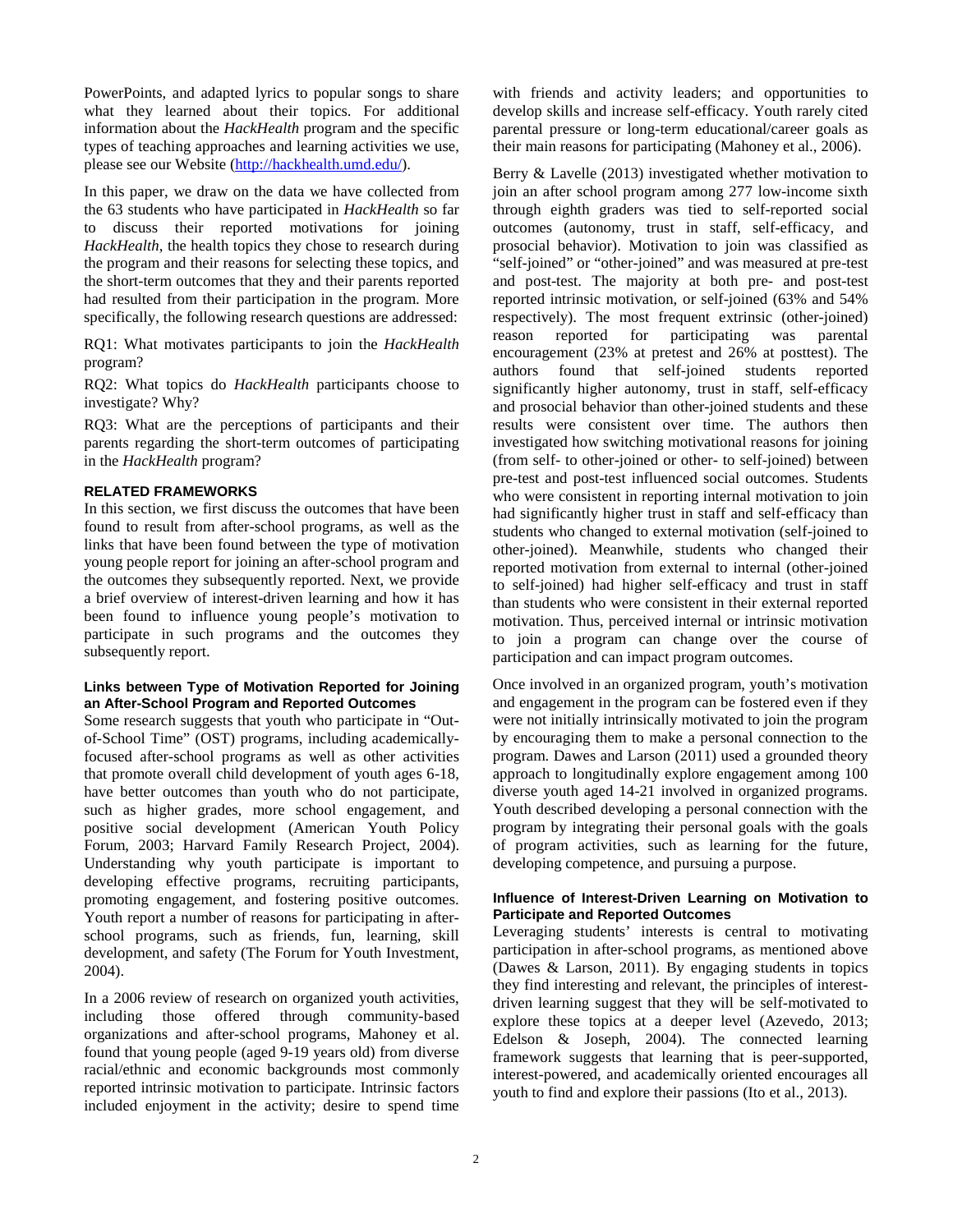The concept of interest can be considered as motivation for a specific domain or topic (Hoffman, 2002; Greeno, 2006, as cited in Azevedo, 2013). Edelson and Joseph (2004) also point to the inherent usefulness of interest-driven learning, as the learner recognizes the ways in which the new knowledge can bring them pleasure, answer a concern, help form their identity, help them to reach their life goals, or satisfy their curiosity (p. 168). Further situational motivators are explained as context-based motivation (Edelson & Joseph, 2004). As Azevedo (2011) concludes, "Long-term engagement…is only partly explained by whatever connection the person might have to the specified content. Indeed, a person's extended participation in a practice follows from the continuous satisfaction of various parallel and interacting motives..." (p. 179) Wigfield, Eccles, and Rodriguez (1998) echo this sentiment with their summary of Hidi & Baird's 1986 findings that situational interest can be promoted through "personal relevance, novelty, activity level, and comprehensibility" (p. 77).

Edelson and Joseph (2004) find that there are many inherent benefits in using interest-based motivation to design learning contexts. Leveraging interest can lead to mastery of goal orientation, increased persistence and effort, and better connected knowledge (p. 166). Situational interest, generally considered more fleeting and short-term, can also evolve into deeper interest-level motivation with the right contexts, such as when allowing for youths' preferences in how their interest is manifested (Azevedo, 2013) or by carefully designing the learning environment (Ito et al., 2013). This again echoes the findings of Dawes and Larson (2011) that even if interest is not a primary motivator for joining a program, interest can be developed.

There is a robust literature on youths' learning motivations (Anderman & Maehr, 1994; Wigfield et al., 1998), the impacts of connected and interest-driven learning (Ito et al., 2013; Rafalow & Larson, 2014), and ways to leverage interests in designing programs (Edelson & Joseph, 2004). In this paper, we connect motivation to both interests and outcomes, exploring the motivations and reactions of a diverse group of students to the *HackHealth* after-school program.

# **METHODS**

Throughout the *HackHealth* program, we use a variety of methods to recruit participants, to collect data from them, and to analyze this data.

#### **Recruitment**

Over the past two years, we have worked with five school librarians in five different middle schools in the Washington DC metro area. Each librarian recruited 6 to 10 students for the *HackHealth* program by asking the school principal to make an announcement, visiting health classes, asking for referrals from health teachers, and/or talking to students who come in to the library. An honorarium of \$100

was offered to the family of each participant for the first year. This was lowered to \$50 for the second year.

# **Data Collection**

We use a variety of quantitative and qualitative methods to collect data from our participants. Each of these methods, including the week when the instrument is generally administered as well as the types of data collected through the instrument, are briefly described in Table 1 below.

| <b>Method</b>                                                                                                                  | <b>Week</b>                                                                  | <b>Types of Data Collected</b>                                                                                                                                                                                                                                                                                                                                                                                |
|--------------------------------------------------------------------------------------------------------------------------------|------------------------------------------------------------------------------|---------------------------------------------------------------------------------------------------------------------------------------------------------------------------------------------------------------------------------------------------------------------------------------------------------------------------------------------------------------------------------------------------------------|
| Initial<br>Survey                                                                                                              | 1                                                                            | Demographics (age; race/<br>ethnicity; parent occupation<br>and educational attainment)<br>Computer/Internet access/use<br>Experience and perceptions<br>regarding acquiring health info.<br>Health-related self-efficacy<br>(e.g., perceived ability to find,<br>understand, assess, and use<br>online health information)                                                                                   |
| Pre-<br>Interviews                                                                                                             | 1                                                                            | How they heard about program<br>Why they want to participate<br>How they can tell whether they<br>can trust online information<br>How comfortable and confident<br>they feel using the Internet                                                                                                                                                                                                               |
| Card-<br>Sorting                                                                                                               | 2                                                                            | Beliefs regarding usefulness of<br>$\bullet$<br>various sources of health info.                                                                                                                                                                                                                                                                                                                               |
| Participant<br>Observ-<br>ation                                                                                                | All                                                                          | Identity-related indicators (e.g.,<br>interest in health, attitudes,<br>motivation, self-efficacy)<br>Health/digital literacy skills<br>Perceptions of the program<br>$\bullet$                                                                                                                                                                                                                               |
| Post-<br>Interviews                                                                                                            | Last<br>week                                                                 | Perceived learning<br>Changes in motivation or<br>confidence in looking up or<br>using health-related info.<br>Changes in beliefs regarding<br>ability to impact one's health<br>How participating affected<br>them in their daily lives<br>Interest in participating again?                                                                                                                                  |
| Focus<br>Groups<br>(two<br>separate<br>focus<br>groups -<br>one with<br>partici-<br>pants and<br>one with<br>their<br>parents) | Two to<br>three<br>weeks<br>after the<br>program<br>ends at<br>the<br>school | <b>Students</b><br>Thoughts about the program<br>Favorite memories<br>Describe program to friends<br>Recommend to friends?<br>Benefits of participating<br>Suggestions for improvement<br>Parents<br>Thoughts about the program<br>Recommend to other parents?<br>What child got out of program<br>Has participating been helpful<br>$\bullet$<br>for your child? Why/why not?<br>Suggestions for improvement |

**Table 1. Data Collection Methods**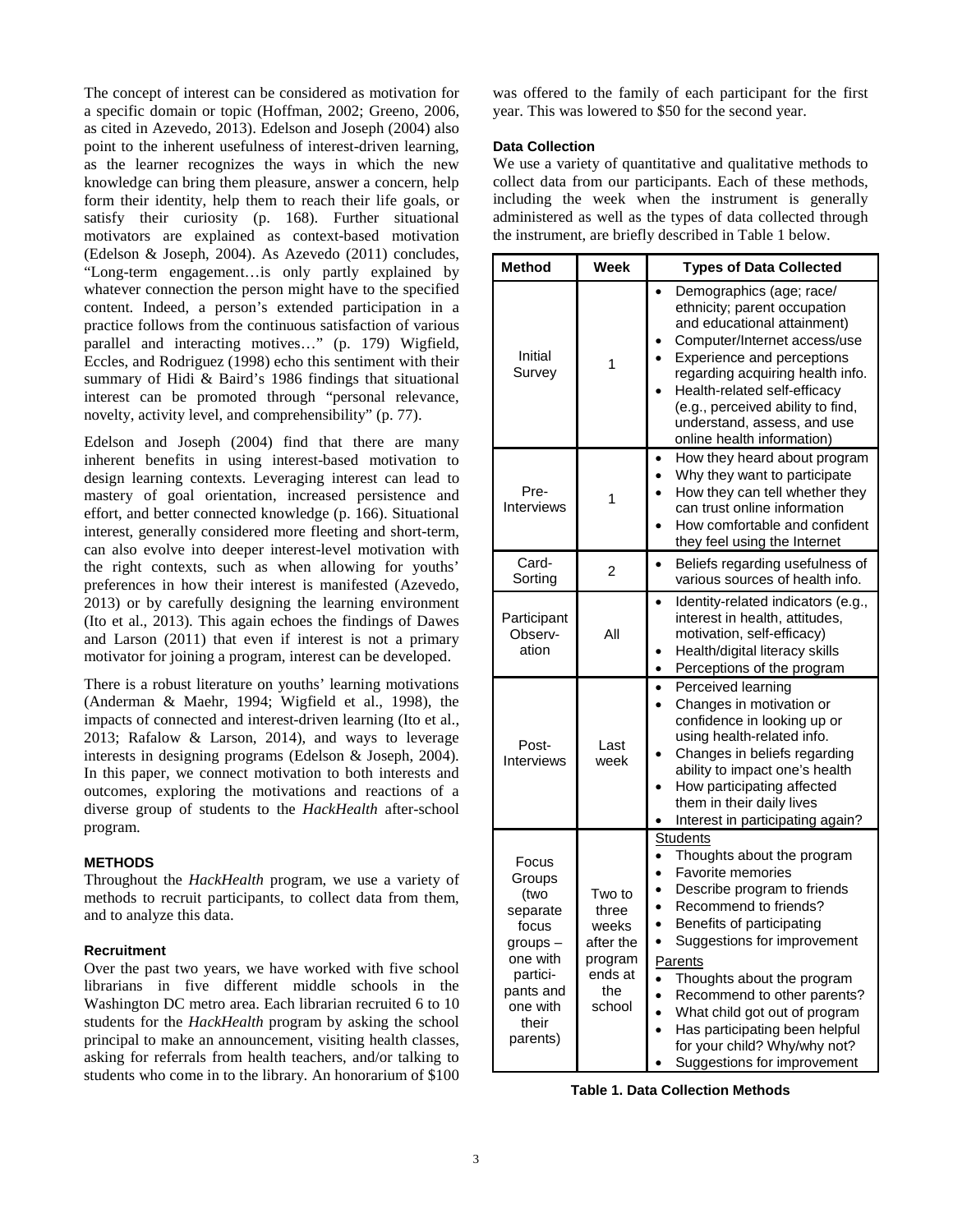# **Data Analysis**

A mixture of quantitative and qualitative data analysis techniques are used to analyze all of the different types of data we collect throughout the *HackHealth* program. Microsoft Excel and SPSS are used to analyze the quantitative data, while QSR NVivo 10 is used to analyze the qualitative data. Codebooks for qualitative data analysis are developed both deductively, based on our goals for the *HackHealth* program, and inductively, based on an ongoing analysis of all of the different types of data that we have collected from participating students to date.

#### **FINDINGS**

In this section, we first provide some background information about our participants, including demographic information, information about their computer/Internet access, degree of interest in health, health-related selfefficacy, and future career plans. We then present our findings that relate to each of our three research questions.

#### **Participants**

As mentioned above, we have run the *HackHealth* program at a total of five schools over the past two years – three schools the first year and four schools (two repeated) the second year. Across all schools for both years, we have worked with a total of 63 participants. Approximately 70% of our participants are girls. Participating students are in fifth through eighth grade and range in age from 10 to 15  $(M = 12.6; SD = 1.06)$ . Our group of participants is quite diverse in regard to race/ethnicity. Table 2 shows the distribution of our participants by age and by race/ethnicity.

With regard to computer and Internet access, 52 (83%) participants indicated they have one or more computers at home that they use to access the Internet. Our participants reported being very confident about their ability to use the Internet, averaging  $4.3$  (*SD* = 0.8) on a 5- point scale from '1' ("Not good at all") to '5' ("Very good"), but they were somewhat less confident about their knowledge and abilities specifically relating to seeking, understanding, assessing, and using health-related information. However, they expressed a great deal of interest in learning about health topics  $(M = 4.6, SD = 0.6)$  and in working to maintain or improve their health  $(M = 4.5, SD = 0.7)$  [5point scale from '1' ("Not at all") to '5' ("Very")].

Participants named a variety of careers they would like to pursue. Forty (63%) participants listed at least one health-

| By Age             | <b>By Race/Ethnicity</b>              |  |
|--------------------|---------------------------------------|--|
| $1(1.6\%)$<br>10:  | Hispanic or Latino: 26 (41.3%)        |  |
| $9(14.3\%)$<br>11: | Black or African-American: 20 (31.7%) |  |
| 15 (23.8%)<br>12:  | Multiple: 8 (12.7%)                   |  |
| 23 (36.5%)<br>13:  | Asian: 4 (6.3%)                       |  |
| 14: 11(17.5%)      | Other: 3 (4.8%)                       |  |
| $1(1.6\%)$<br>15:  | White: 1 (1.6%)                       |  |
| Blank: 3 (4.8%)    | Blank: 1 (1.6%)                       |  |
| Total: 63 (100%)   | Total: 63 (100%)                      |  |

**Table 2: Counts of Participants by Age & by Race/Ethnicity**

related career, such as doctor  $(n=12; 27\%)$ , nurse  $(7; 16\%)$ ; pediatrician (7; 16%); veterinarian (7; 16%), and surgeon (5; 11%). Other careers mentioned included actor, astronomer, author, game designer, lawyer, Marine, professional athlete, singer, YouTuber, and U.S. President.

In the following sections, we describe the findings that relate to each of our three research questions. Please note that we use here the pseudonyms chosen by each student.

# **RQ1: What motivates participants to join the** *HackHealth* **program?**

Participants' reasons for joining *HackHealth* fell primarily into six categories: (1) desire to learn; (2) desire to maintain or improve their (or a family member's) health; (3) desire to prepare for a future health-related career; (4) past participation in *HackHealth*; (5) general desire to join an after-school program; and (6) for the incentive money.

#### *Desire to Learn*

The most common reason participants joined *HackHealth* was to learn more about health. For some, this desire was more general in nature, as the student just wanted to learn more about health and/or the process of conducting research. For example, Queen Pam said, "I wanna learn more about health and why do people get these diseases." Jay the Greatest similarly stated, "I want to know more about… the sickness people get… I'm interested in finding out how it's being caused." Deathstroke said he joined *HackHealth* "because I wanna learn new things about researching and health." Chocolate Rain similarly said that she joined *HackHealth* because she wanted to learn and that "being a better researcher will help me in the future." The vast majority of participants, however, sought to learn about a particular health condition that they (and/or a family member) have experienced. For example, Coffee Ice Cream joined to find out more about her grandmother's kidney cancer. Little MarMar joined because "some of my family members, they have diabetes, high blood pressure, they've suffered from stroke, some of them have had cancer, and I just want to learn more about health topics." Jazzy Jay stated, "I'm interested in being here because I really do like… medicines and health and learning about stuff… My grandfather, he has type 2 diabetes, but I wanna understand why – how did he get it and all that stuff."

#### *Desire to Maintain or Improve Health*

Some participants expressed the hope that their participation in *HackHealth* would enable them and/or their family members to maintain or improve their health. The Blue Anime, for example, said that she thought *HackHealth* would be "a really good way to find out more researches so me and my dad could stay healthier." Gabriela similarly described, "My uncle has HIV, some of my family have diabetes, so I want to learn more about it so I could stay healthy and not have those illnesses."

Some participants joined *HackHealth* because they were hoping to help others (not necessarily just family members)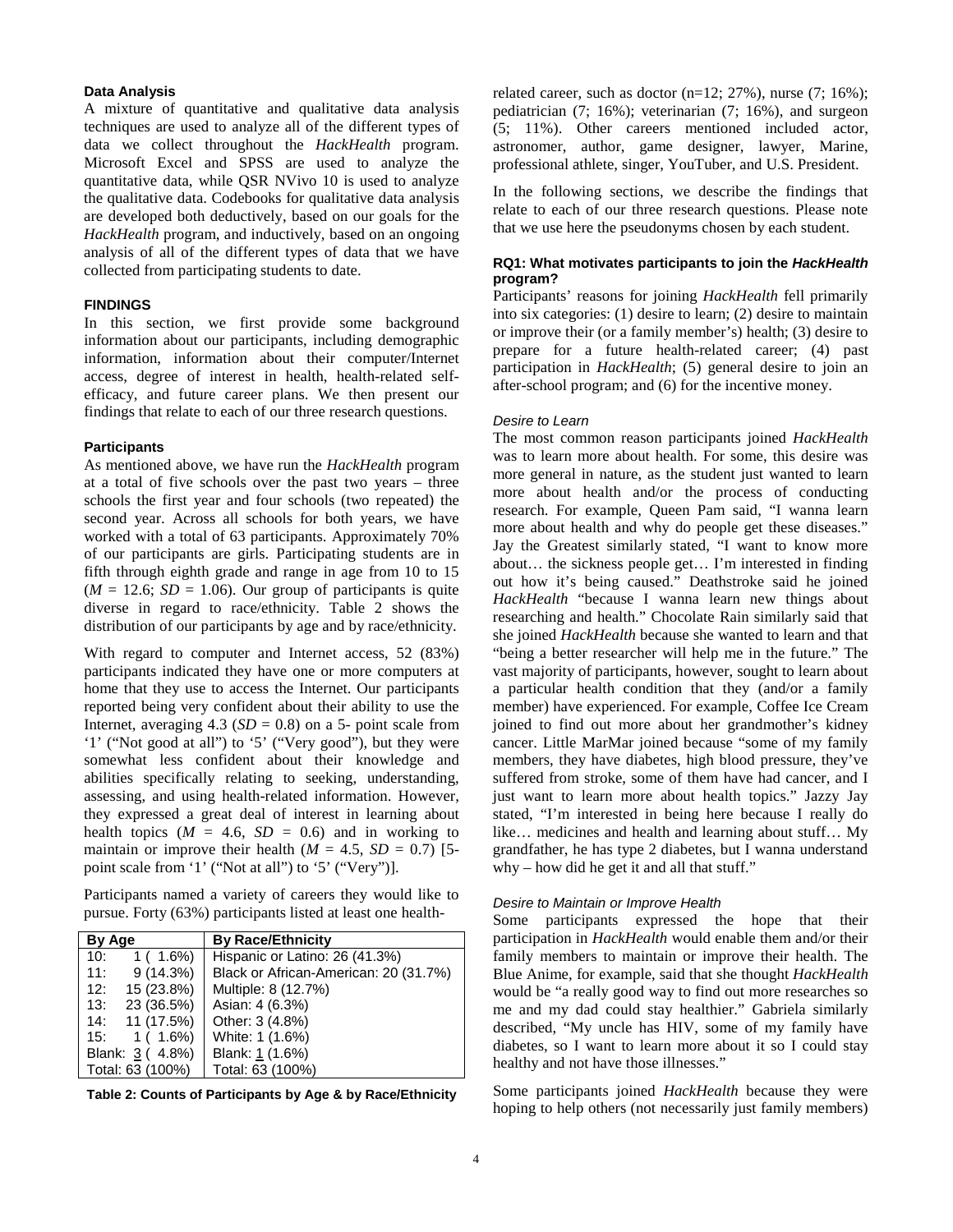with the same medical condition as them. For example, Natsu Dragniel said, "Well, I wanted to help people who have medical problems, like a heart monitor, 'cause I have one… I wanted to help out people who have brain cancer because my grandpop… died of brain cancer… I don't like to see people pass away, it kind of hurts my heart." Phenomenal, who was diagnosed with type 1 diabetes at the age of 2, similarly stated, "I think… if I have some help, I'll be able to figure out how I can cure people who have diabetes, so then nobody will have to suffer what I suffer."

#### *Desire to Prepare for a Future Health-Related Career*

As mentioned above, many participants plan to go on to health-related careers. Some participants join *HackHealth* because they believe it will help them to explore and/or prepare for these careers. When asked why she joined *HackHealth* again this year, Ana Lynch explained, "So lately I've been thinking about my future career and my dad told me since, like my race, we can't really afford [medical care] sometimes, so I decided I wanted to be a doctor and maybe help out the families who really can't pay." Little MarMar similarly explained that she joined because "I like want to be a doctor or a nurse or something." Gabriela said that *HackHealth* "sounded interesting because I want to be a computer engineer, but… if that doesn't work, I wanna be a doctor, like in a children's hospital that helps kids, a pediatrician, so it sounded interesting to me."

# *Past Participation in HackHealth*

A few participants joined *HackHealth* because they or another student they knew had participated last year. For example, Ms. Sterious explained why she joined *HackHealth:* "Well, I liked it last year… I also like the snacks." Chocolate Rain explained, "Well, I took it last year… and I was really excited to take it again. I wanted to see… what new you guys would have done this year, and to learn more, do a different topic, and explore my horizons."

#### *General Desire to Join an After-School Program*

Less commonly, participants joined *HackHealth* simply because they wanted to join some after-school program. As Hopekeeper put it, "I've never actually been in an afterschool program so I wanted to try something new." However, she then specified, "I like health because it's really important to me… I like to learn things." Fazbear Fever similarly explained, "I just wanted to stay after school 'cause I had nothing at home to do." However, he went on to say that he joined *HackHealth* because "I wanna learn… to like get to college."

#### *Desire to get the Incentive Money*

Some participants joined *HackHealth* because of the incentive. However, several participants said that although this was their initial motivation to join, it was not what kept them coming back. For example, when asked why he had joined *HackHealth*, Mr. Science Guy replied, "Honestly, at first, I did just want the hundred dollars, but then I realized it's not all about the money, it's actually fun."

| Asthma                          | Heart attacks / heart disease |
|---------------------------------|-------------------------------|
| Bad organs                      | Heart monitors                |
| Bone and muscle pain            | <b>HIV/AIDS</b>               |
| Brain damage                    | Hyper-/hypo-thyroidism        |
| Brain disorders                 | Kawasaki disease              |
| <b>Brain functions</b>          | Leukemia                      |
| Brain surgery                   | Migraines                     |
| Breast pain                     | Peptic ulcer                  |
| <b>Bronchitis</b>               | Polycystic ovary syndrome     |
| Bunny pregnancy                 | Polio                         |
| Cancer (including brain,        | Prescription drugs            |
| breast, heart, lung, & stomach) |                               |
| Comas                           | Self-harm (cutting)           |
| Developmental disabilities      | Sickle cell anemia            |
| Diabetes (type 1 and type 2)    | Sports injuries               |
| Drug abuse                      | <b>Stress</b>                 |
| Dyslexia                        | Tonsillitis                   |
| Ebola                           | Vaccines                      |
| Effects of smoking on lungs     | Water on the brain            |
|                                 |                               |

**Table 3: Topics Selected by** *HackHealth* **Participants**

# **RQ2: What topics do** *HackHealth* **participants choose to investigate? Why?**

The topics *HackHealth* participants choose to research cover a very wide gamut (see Table 3). Topics relating to the brain, cancer, heart attacks/disease, asthma, diabetes, and sports injuries have been among the most common.

Participants generally chose a particular health topic because (1) they have the particular health condition;  $(2)$ one of their family members or someone else close to them may have, has, or had (and, in some cases, died from) the condition; (3) they want to prevent and/or cure the health condition; (4) they saw the condition mentioned within the context of their everyday lives; or (5) they are just curious.

#### *Because they have the selected health condition*

Several *HackHealth* participants chose to research a health condition they currently have or have had in the past. For example, Cherry Marshmallow, who has sickle cell disease, chose to research bone marrow transplants for people with sickle cell because she has this condition and wants to know more about it and why she is in pain all the time. Similarly, Agent Chicken Wing chose to research Kawasaki Disease to find out "if my ancestors had it and that's why I got it." Phenomenal selected type 1 diabetes "because that's a type of disease that I have… I want to learn about it… so I can make sure I can make myself healthy, to protect myself, and to make sure that I can have a healthy body."

#### *Because a family member or someone else close to them may have, has, or had the condition*

Many participants selected their particular health topic because a family member may have or has the condition. For example, Chocolate Rain selected dyslexia because she thinks her sister has it and she wants to know how to overcome it. Betty Boop chose to research diabetes because it runs in her dad's family. She wanted to find out how to help her grandma (who has diabetes) get healthier and how "to cancel out diabetes".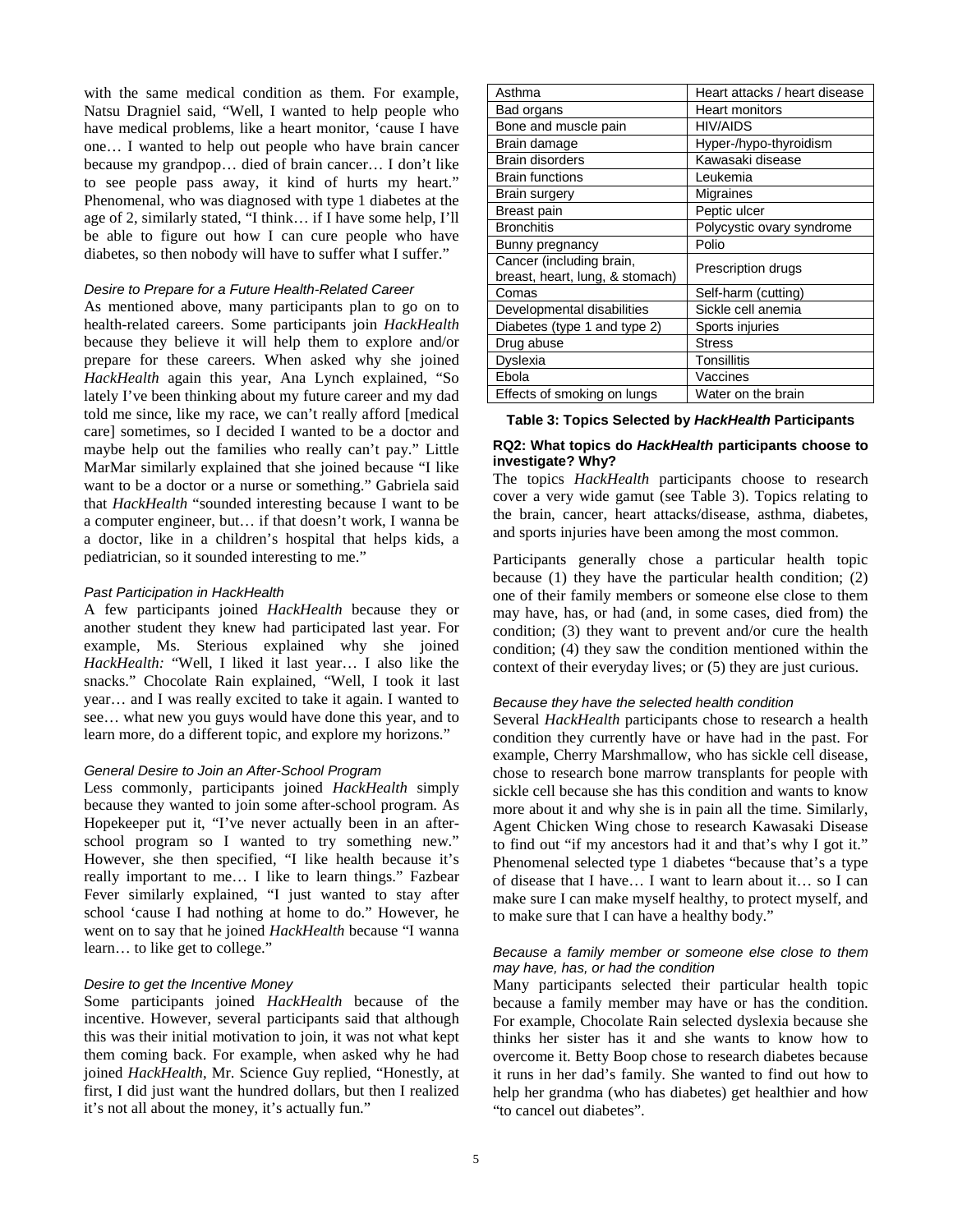Some of our participants chose to research a disease that had taken one of their loved ones. Star Wars, for example, picked cardiology because one of her mom's close friends died at 29 after having a stroke. She wanted to understand how a young, very active person can die from heart disease. Nunu chose to research breast cancer because a good friend of her mom's had recently died from it. Similarly, Nuya researched cancer, seeking to learn "what you can use to stop cancer from spreading." Her aunt had recently died after an 8-year battle with cancer. Huppy Puppy chose to research water on the brain. Her little sister had died from this condition three years earlier and she wanted to understand what it is and why it happened.

## *Because they want to prevent or help heal the condition*

Another common reason underlying participants' choice of topic was a desire to prevent a particular health condition, whether in themselves, their loved ones, or in the general population. Ana Lynch, for example, chose to research the causes of breast cancer in order "to see/make sure I am not do[ing] thing[s] that may make me receive breast cancer." Lola Ram researched Ebola – more specifically, "what we need to protect ourselves… thinking about ways to not catch it." Tia focused on the cause of her grandfather's death – heart attack. She wrote, "I want to learn how to prevent myself and family to have heart attacks." A few participants sought to help not just their family members, but also the broader population. For example, Andy Sixx researched self-harm because many kids engage in this behavior and she wanted "to make them stop hurting themselves." Mr. Science Guy chose to research HIV/AIDS because he wanted "to find out why and how people get it… how to prevent it." He explained, "I want to learn about this because lots of people die each year because of it."

# *Because they saw the condition mentioned within the context of their everyday lives*

Some participants selected their health topics because they heard about them through television, a book, class, or a health-related brochure. Tiny, for example, wanted to research sickle cell anemia because she watched a movie in which a girl had this condition. Ms. Sterious wrote, "I think I want to do mental disability… I was reading this book… about this 37-year-old guy who has mental disabilities… His co-workers were making fun of him and I just felt really sad… I just want to learn more about it, and see why people with mental disabilities are treated lowly, 'cause they're like humans, too." Fazbear Fever wanted to research whether smoking affects your lungs "'cause I heard it from my class." Marleny selected polycystic ovary syndrome because she saw a brochure about ovarian disease at her mom's doctor's office.

#### *Just because they are curious*

Several participants selected their topic just out of curiosity. One D Lover, for example, stated: "I'm really curious about brain cancer and have a lot of questions… I want to know how close scientists are to finding the cure of cancer." Jerry researched comas because he wanted to know how you might be able to wake someone up from a coma. Jay The Greatest wanted to research breast cancer: "I just wanna explore it… know more about it." Kira wanted to research how the brain "affects everything in your body." When asked why, she replied, "I was always curious about this."

#### **RQ3: What are the perceptions of participants and their parents regarding the short-term outcomes of participating in the** *HackHealth* **program?**

Two or three weeks after the culmination of the *HackHealth* program at each school, we conducted followup interviews with the participants as well as (separate) focus groups with them and their parents in order to elicit their thoughts about the program. In the following subsections, the different types of short-term outcomes identified by participants and their parents are described.

### *Participants' Perceptions of Short-Term Outcomes*

Participants mentioned several different things they felt they got out of *HackHealth*, including: (1) becoming more interested in science and health as they learned more about their own and other students' health topics; (2) using what they learned about their (and other participants') topics to help family members and friends; (3) learning about health behaviors that can help in preventing or managing their selected health conditions; (4) finding out about trustworthy websites they can turn to for health information; and (5) learning more about how to conduct searches, select search results, and assess the credibility of online content.

Several students said that participating in *HackHealth* made them more interested in science and health as they learned more about their own and others' health topics. Mr. Science Guy, for example, said: "[*HackHealth*] was fun to me – it was very entertaining… It motivated me to take science a better way because at first, I didn't like science or care about it. But then I realized this is my life, so it's basically learning about myself, so that's what encouraged me." Majesty stated, "I'm not this type of person that just regularly looks stuff up, but the program helped me to want to know more about health and stuff." Captain, who researched Alzheimer's disease, stated, "I feel like… I've learned more… I learned there's a lot of brain diseases that can come up." He continued, "If one of my family members… get it [Alzheimer's], I'm going to be the one like researching more information about that… so I can help them, like beat the disease."

Several participants described using what they learned about their topics to help their family members. Ariana Grande, for example, said, "I told [my father] about getting like heart disease… and then now… he pays more attention to what I say, now he doesn't eat that much." Nunu said she told her family "what can cause breast cancer and the treatments and stuff." Phenomenal described sharing his research about diabetes with his grandmother (who has it): "I started researching about diabetes and sometimes when she calls… or I call her to give her some info about what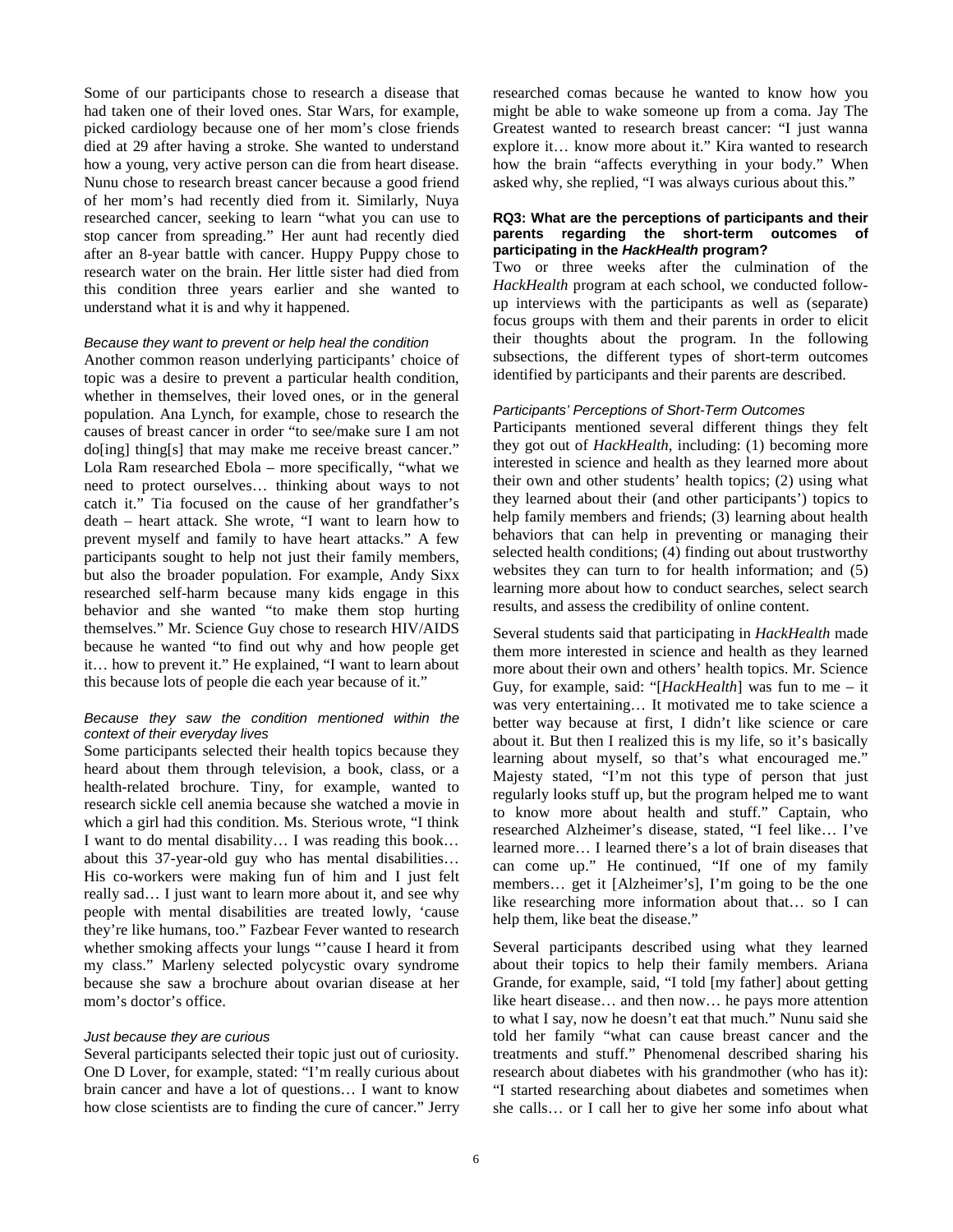she should do and not do." Some participants shared with family members and friends what they learned from the presentations of other *HackHealth* participants. Chocolate Rain, for example, reported telling some of her friends who were stressing out about school: "At *HackHealth* club… the girl (J. Money) told me that stress can kill… Don't stress about it, just do something about it!" Similarly, Jaysa described sharing what she had learned from Nunu's presentation with her mom: "I told her… she used to have breast cancer, so I told her she needs to start doing exercise 'cause that can prevent [it]… and eating healthier."

By selecting a personally relevant topic and conducting research on this topic, several participants learned about related health behaviors that could help them (or their family members) to prevent or manage a particular health condition. Jaysa explained: "This *HackHealth* has taught me that… we don't think too much about them, but the health issues that we have going on can be prevented, so we have to look out for that." She later explained why she now feels more confident about her ability to control her health: "Because I used to be like 'I don't care. Just leave it alone.' But now you know you could die from not caring… it could get worse or you could even go to a hospital." Phenomenal, who researched diabetes, said "I found out a lot of things about my disease that could really help me and others in the future... [like] exercising is good, but... if you exercise a lot, it could damage your blood sugar." He went on to say: "This program… it helped me to realize how important… how serious my disease is so now I have to do whatever I can to help control my diabetes and be able to ensure that I'll make it to the future."

Through *HackHealth*, participants also became familiar with trustworthy health-related websites, such as KidsHealth, MedlinePlus, and the Mayo Clinic. When asked what she thought about the *HackHealth* program, Ariana replied, "It helped me learn… when we searched stuff like MedlinePlus and the National Library [of Medicine]… now I know I can go there now." Similarly, Captain said that he feels like he's better able to look for health information "because of the *HackHealth* program… they showed us there's some reliable Internet resources… that are trustworthy…" Star Wars said, "I learned… more reliable sites that I could go on to search about… my topic."

Several of our sessions focused on helping participants learn how to conduct searches on the Internet, how to select search results, and how to tell whether websites are credible. Several participants emphasized these types of digital literacy skills as something they are taking away with them from the program. Mr. Science Guy, for example, said, "I learned a lot about keyword searching and what types of websites to use, like websites that say .com, they're not as reliable as ones that say .org, .gov, or .edu." Tiny said, "I really liked [*HackHealth*]. It really helped me focus on how to find trustworthy websites and how to find more information on your disease by using many websites instead of just one." Kaylie said that *HackHealth* taught her

"how to look for true sources, information, to see that we could trust it… When you take notes, you first have to see who wrote it… and see if what they said was true and investigate it before you take notes on it." Acquiring this skill led this student to feel increased motivation and selfefficacy regarding looking for health information. She later stated, "[I'm] more motivated [to look up health information] 'cause now if something happens… you can just search it up and then you know what you could trust to help." She also answered positively when asked whether she feels more confident about her ability to control or have an impact on her health: "Yeah because… we practiced here, like how to find information about our projects, like migraines. I think I could be able to search truthful information that could help." Chocolate Rain described applying the research skills she learned through *HackHealth* to her schoolwork: "In my classes, we're working on research topics… They want works cited lists and… I'm like 'Oooh well, this is awesome because I just came out of a club where I learned how to research things and so I might get legit information'."

Going through the *HackHealth* program led some participants to change how they decide which search results to click on and how they assess the credibility of online information. As Kaylie described: "Before [*HackHealth*], we just press probably the first one or just scroll down or just don't look for anything and once we find it, we just like write it down. We don't see like if it's a blog or a commercial something, so I'm [now more] careful in what I see." Chocolate Rain said, "Now when I research things, I actually stop and think about… what sources did it cite… should I trust it, should I check and see if… other sites have the same information." Mr. Science Guy said, "Before I came here, I coulda just went to a website that [was] made by somebody on the street that probably doesn't know… They say 'take this medicine' and then you're taking the wrong stuff… Come to find out, they were lying."

When asked if they would recommend to a family member or a friend with a health condition that they search for information about it online, most participants said they would; however, a few specified that they would only recommend specific websites (such as KidsHealth or the National Library of Medicine) or teach them how to do it right. Cherry Marshmallow, for example, said that she would recommend that they look online but pointed out: "They can get a lot of good information, but they'll have to be careful on which websites they trust. I don't think I would really have them go to a search engine… I think I'd recommend them like a certain website." Tiny similarly replied, "Yes, I would recommend the main websites that I used… I would give them the websites that I felt like was more trustworthy." Jennifer replied, "Sort of. Mostly yes… [but] I think that they won't do it properly because they just go and search something up and they just click the first one they see." When the interviewer asked, "So it's probably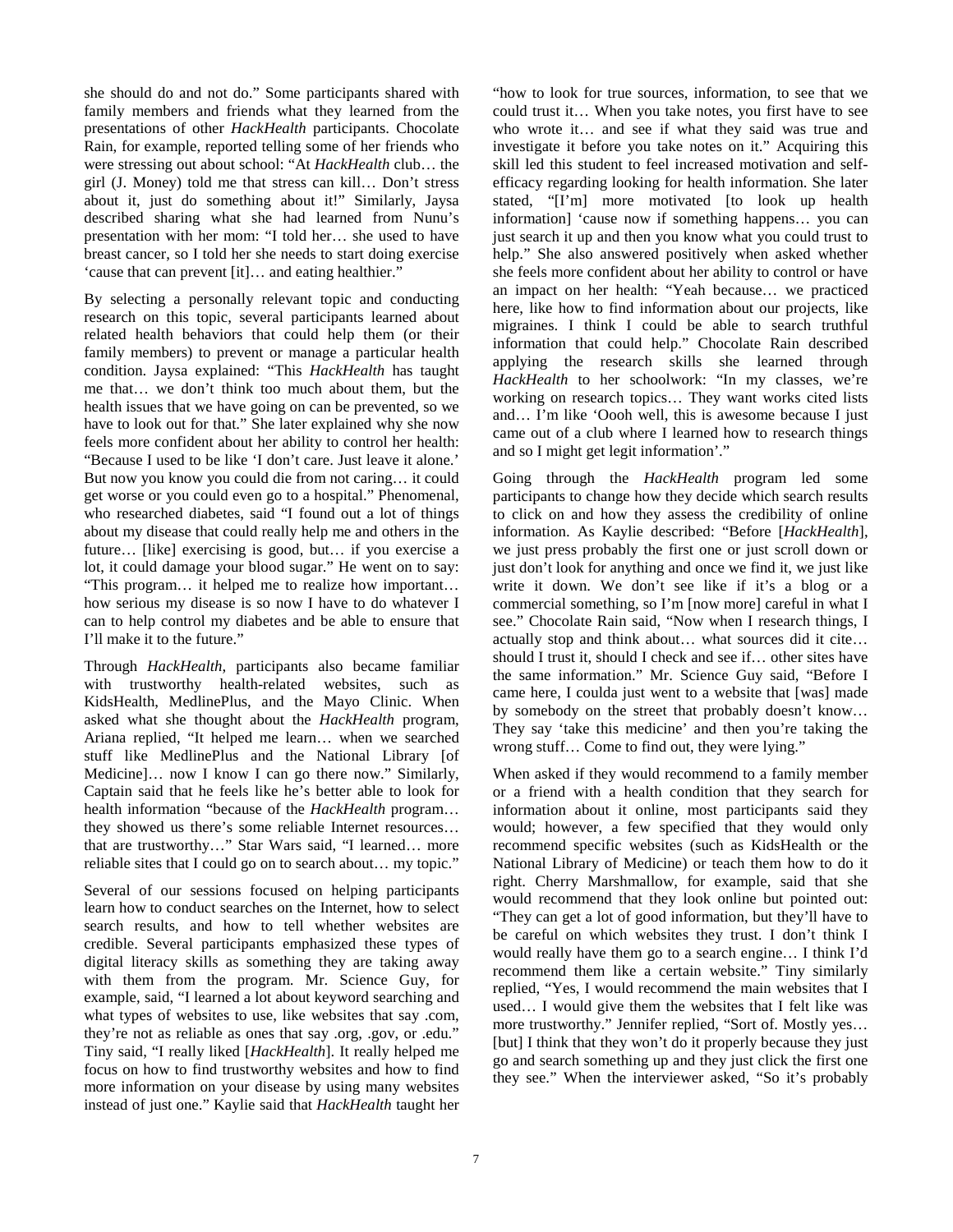better if you do it since you know?," this student replied that she would teach them how to do it.

A few participants, however, said that they would not recommend to their family members and friends that they look online for health information. Andy Sixx, for example, said, "No…. because online you're not sure if they made it up… If you look in a book… it shows you the author, the date, and everything so like you're able to trust that and nobody made up the book." Mr. Science Guy similarly said, "Well, sort of yes and no… Yes because that's one of the main resources that I would go to, and no because you could also look in books 'cause you know doctors… made those books so you don't have to be like 'who made this?' 'cause the author is on it already." Star Wars emphatically stated, "No because my family is very… they don't know if it's reliable or not and they'll… You know how people just read something and they're like 'Oh my god, that's true!' and I'm like 'Oh my god, that's not true!' and then they're stuck doing stupid rituals, like 'Oh my god! Let me put something on my head!"

When asked whether they would recommend the *HackHealth* program to other kids, all participants said they would. Ariana Grande, for example, said, "Yeah. If they tell me they wanna be like a doctor, work in the medical field… I could say that they could learn more stuff about health." Mr. Science Guy said that he would describe *HackHealth* this way: "It's a fun program that will give you extra help in science and health classes… It will better improve your knowledge of that subject." Jaysa agreed: "*HackHealth* is entertaining and it helps you learn more about your topic or if you want to learn more about a disease." Tia similarly replied, "I would [recommend *HackHealth*] because my friend, she has diabetes, so it would be really nice for her to research more on that." Phenomenal stated, "Yes… 'cause it gives… information about something you don't know and you can save someone else's life."

#### *Parents' Perceptions of Short-Term Outcomes*

The parents of *HackHealth* participants identified several benefits their child (and sometimes family members, as well) realized from their participation in *HackHealth*, including learning a lot while also enjoying themselves; having something more productive to do with their free time; receiving assistance in thinking about and preparing for future careers; and being motivated to share what they had learned with them and sometimes to even change their health behaviors and/or influence others to do so.

Many parents emphasized that their children learned a lot and enjoyed participating in *HackHealth*. As one parent put it, "[*HackHealth*] motivated her… She learned a lot from this program. Very good, very nice." Learning empathy for people suffering from a health condition was one particular type of learning mentioned by participants' family members. As one participant's older sister explained, "That's a good thing that they're learning about these types of diseases and cancer. They're not too young… A lot of the sicknesses that you didn't see until the later years are now in them… and they learn about it. They can say, 'Oh, I know what that is', and they can also be a little bit more empathetic to the child who's actually going through it." Several parents emphasized that their children enjoyed *HackHealth*. One parent said: "You can see the enthusiasm in the children with this program. They don't feel obligated to have to do this – this is something that they want to do. They volunteered for it and they take pride in that. You can see that it's a good program just because when they come home, they satisfied with it."

Many parents also felt that *HackHealth* gave their children something more productive to do with their time. One parent said, "I would recommend [*HackHealth*]. I saw that my daughter is learning how to search good health information. Instead of being home watching TV, she's at school learning more. Now she wants to be a pediatrician." Mr. Science Guy's mother said, "I think [*HackHealth* is] a great way to get younger kids involved in health… It keeps them busy – not just busy like doing anything, but it keeps them busy with what they are really interested in, which is health. So I think this is a great program."

Another benefit commonly mentioned by parents was that participating in *HackHealth* helped their children to think about potential future careers and to become more confident about and motivated to pursue their dreams. As one parent described, "It also gives them the experience of – when you have a child go to high school and they say, 'What do you want to be when you grow  $up$ ? – it gives them that experience early, so that they can plan accordingly." For some, participating in *HackHealth* led them to consider a health-related career. For example, one parent said, "He always wanted to go to Howard [University] and be in law, and then when he got [to] *HackHealth*, he said, 'I want to do child psychology'." For others, participating in *HackHealth* provided the impetus for them to pursue their dream. One mother said, "It gives [my daughter] the push more. She's always told me that she wants to be a pediatrician… Being enlightened, being exposed to the experience has given her the courage to pursue that."

The connection between *HackHealth* and the University of Maryland also was perceived to be beneficial by many parents. The fact that *HackHealth* was run by professors and graduate students at the university, along with the opportunity to come to campus to present their final projects, provided participants with feelings of excitement and pride. As one parent said, "The fact that the program [the closing party] is being held at a university, it kind of motivates them. It's not like, 'Oh, I'm presenting a project at my school.' It's 'I'm presenting a project at University of Maryland College Park.' They take pride in that." Another parent said that *HackHealth* is "like a mentorship. They get to look up to you all and see the things you do, as college students, college professors, it gives them something to look forward to." Yet another parent pointed out, "The fact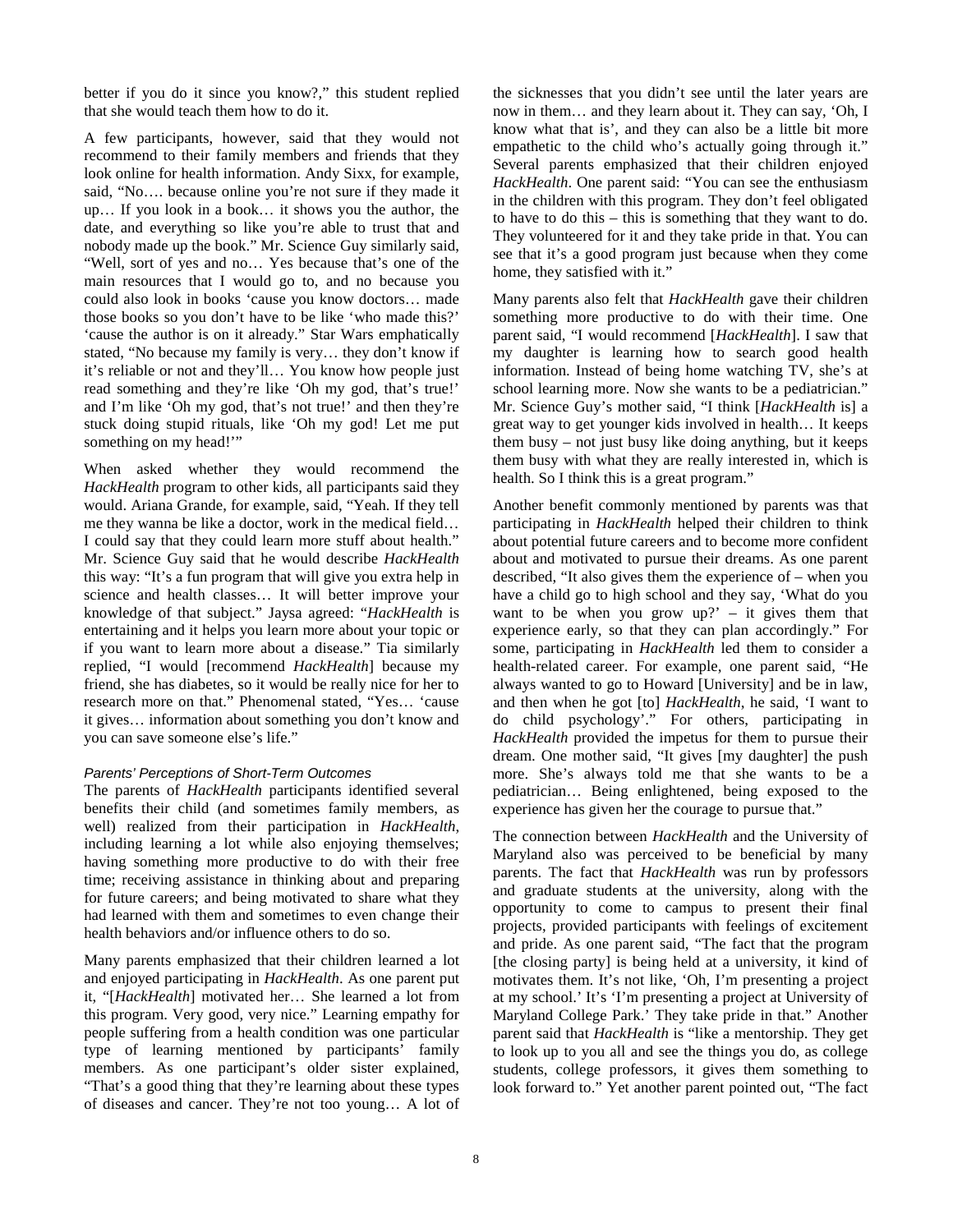that it's here in the University of Maryland – it just makes him want to continue with his education."

Another benefit commonly mentioned by parents was that their children would come home and share what they had learned and that this information sometimes led the student (and/or his/her family members) to change their health behaviors. One parent explained, "[*HackHealth*] broadens his knowledge… he's very conscious with what he does… He transfers that to what he does, especially with his eating. He knows what he wants to eat, what is nutritious, what is better for him and what is not. So it's very good." Another parent described going grocery shopping with her child after *HackHealth*: "She's telling me 'No, mommy, I want to drink water instead of this… You shouldn't be doing that – did you look at the sodium content?' It's just chips!" Mr. Science Guy's mother described his exhortations, "We need more fruit in this house. We got to go to the farmer's market and get some more fruit!" Some parents described the participant's siblings adapting new health behaviors as well. For example, Mr. Science Guy's mother said, "I have a 7-year old son that follows everything [he] does… He doesn't want to eat this and he doesn't want to eat that because [Mr. Science Guy] said that we need more fruit in the house. It really makes me, as a mother, step back and take a look at what is in my cabinets."

# **DISCUSSION**

In working with school librarians to design and develop the *HackHealth* program, an early decision was made to let each student select their own topic to ensure the personal relevance of the program for each child and to ensure their continued interest in attending the sessions. This decision has turned out to be of fundamental importance to the success of the program. Most participants join *HackHealth* out of personal interest and tailor their work in the program to maximize its personal relevance to their own situation. As a result, many of the benefits they (and their parents) report from their participation stem from the relevance of the program and its activities to their individual situations.

Nearly all *HackHealth* participants reported one or more intrinsic motivations for joining *HackHealth*, such as simply wanting to learn more about health and/or about how to conduct research and wanting to learn how to maintain and/or improve their own or a loved one's health. However, in contrast to Mahoney et al.'s (2006) finding that youth rarely cite extrinsic factors for participating in after-school programs, many of our participants also mentioned an extrinsic motivation – to prepare for college and/or a future career, particularly one that is health-related.

In selecting a topic to research, the vast majority of participants made *HackHealth* very personally relevant by focusing on a health condition that affects (or has affected) them and/or their loved ones. Our data supports both Hidi & Baird's (1986) early finding that interest can be cultivated through personal relevance and Azevedo's (2013) finding that situational interest can evolve into a

deeper motivation. Our participants remained interested in the program as they selected their own focus based on their personal interests. Furthermore, many reported heightened interest in health as the program went along. For example, when we asked Phenomenal whether he felt more or less motivated to look up health information now that he had completed the *HackHealth* program, he replied, "More motivated… 'cause in the program we were searching our topics and then for a little while we got really interested and searched and the more interested you got, the more information you get." Similarly, Jennifer said that she would like to join *HackHealth* again next year and when asked what she would like to do more of next year, she answered, "Learning about health… Health issues are important, but you don't get that interested in them until… someone has it or you… are really interested in it."

In talking with our participants and their parents following the *HackHealth* program, we found some supporting evidence for American Youth Policy Forum's (2003) findings that youth who participate in after-school programs have better outcomes than those who do not. We have parents' assertions regarding the specific benefits their children derived from participating in *HackHealth*, such as having an opportunity to simultaneously enjoy themselves while learning a lot; spending their time more productively; sharing what they learned and engaging in and/or promoting positive health behavior change among family members; and becoming more motivated, confident, and prepared in regard to attending college and pursuing their career aspirations. We also have evidence from the participants themselves that attending *HackHealth* led to some important short-term outcomes, such as becoming more interested in science and health, learning more about health, becoming familiar with trustworthy online sources of health information; learning how to search the Internet, select search results, and assess the credibility of online content; and applying what they learned to help family members/friends to prevent or manage a health condition.

Our findings need to be interpreted in light of our study's limitations, including a lack of generalizability due to both a relatively small sample size and selection bias. Our findings are limited to the 63 participants at five schools who have joined *HackHealth*, and are not generalizable beyond these individuals. The students who joined (and remained in) *HackHealth* likely differ from other students along a number of important dimensions, such as their motivation to learn; their degree of interest in health; and their ability and desire to join an after-school program. Additionally, the fact that we offered an incentive may have resulted in increased (extrinsic) motivation to join and attend the program. Despite these limitations, we believe our contribution to the literature lies in our identification of the specific motivations that drove students to join *HackHealth* and to select particular topics to research, as well as the short-term outcomes that they and their parents attribute to their participation in the program. It is our hope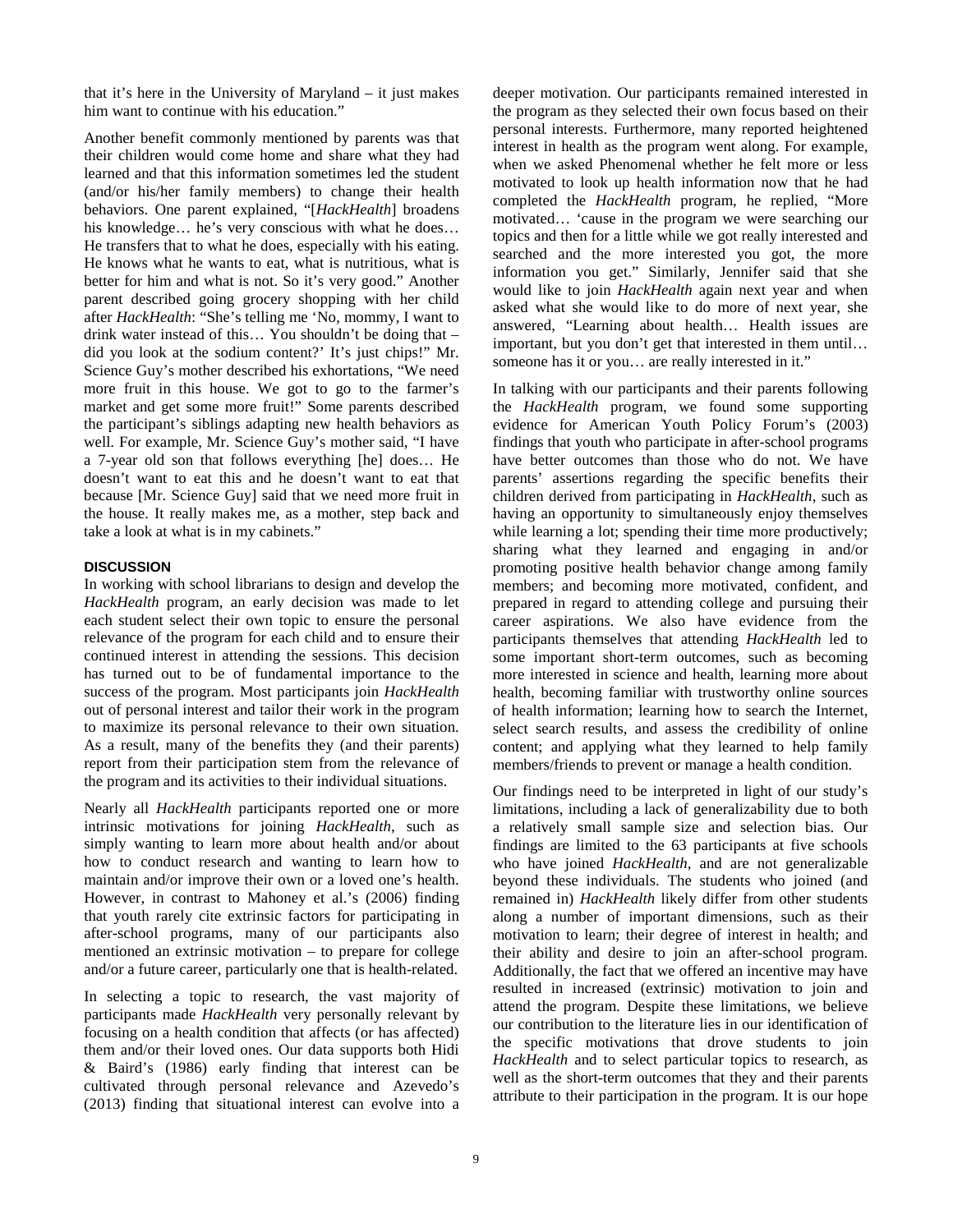that knowledge of these motivations and outcomes can assist others who are designing and deploying afterschool programs with developing successful programs, recruiting participants, promoting sustained engagement, and working toward fostering positive outcomes.

## **CONCLUSION**

Based on our two years of experience running *HackHealth* in five local schools, we have come to learn more about the reasons students join and stay in our after-school program, as well as the benefits that they and their parents report deriving. When students are allowed to work on problems and topics that are personally relevant to them or the people in their lives, they become more motivated to learn and acquire needed information because what they find through their research is perceived as having real, lasting effects on them or their loved ones. In particular, the *HackHealth* program has provided participants with an opportunity to explore and research a health topic of personal interest. This has allowed students to have agency in their learning by giving many of them confidence in their abilities to not only research and find information but also in fueling their desires to learn and pursue careers in health-related fields.

Educators know that motivating and engaging students in STEM content areas can be tricky (Barron, 2006). Students come to school with a wide array of interests that may or may not align with what is being taught in class. Although various motivations led participants to join *HackHealth*, their interest in health increased as they found information that was useful and beneficial to them and their loved ones. We observed that as our participants began to make the connections between their selected health topics and their everyday lives, their intrinsic motivation to learn more about health topics increased, becoming a cycle where motivation and interest drove one another. Motivating students by incorporating their interests and ensuring personal relevance poses both a challenge and an opportunity for both educators and students. In designing activities (whether for school or after-school programs), educators can tap into students' interests and personal situations to create motivating, relevant, useful, and effective learning experiences and environments for them. Additionally, incorporating some choice for students, whether about topic, presentation mode, or some other aspect, can encourage active participation and ensure sustained (or even increasing) engagement.

# **ACKNOWLEDGMENTS**

We would like to thank the five school librarians who have helped to develop, implement, and improve the *HackHealth* program over the past two years. We would also like to thank the National Library of Medicine for providing the funding that makes *HackHealth* possible, as well as our 63 participants and their parents. Thanks also to our wonderful colleague, Rebecca Follman, who worked as both a research assistant and a volunteer on this project and to our data manager extraordinaire, Faith Ambrosini.

# **REFERENCES**

- American Youth Policy Forum. (2003). *Finding fortune in thirteen out-of-school time programs: A compendium of education programs and practices*. Washington, DC. Avail[: www.aypf.org/publications/Compendium2003.pdf](http://www.aypf.org/publications/Compendium2003.pdf)
- Anderman, E. M., & Maehr, M. L. (1994). Motivation and schooling in the middle grades. *Review of educational Research*, *64*(2), 287-309.
- Azevedo, F. S. (2011). Lines of practice: A practicecentered theory of interest relationships. *Cognition and Instruction*, *29*(2), 147-184.
- Azevedo, F. S. (2013). The tailored practice of hobbies and its implication for the design of interest-driven learning environments. *Journal of the Learning Sciences*, *22*(3), 462-510.
- Barron, B. (2006). Interest and self-sustained learning as catalysts of development: A learning ecology perspective. *Human Development*, *49*, 193 – 224.
- Berry, T., & Lavelle, K. (2013). Comparing socioemotional outcomes for young adolescents who join after school for internal or external reasons. *Journal of Early Adolescence*, *33*, 77–103.
- Dawes, N. P. & Larson, R. (2011). How youth get engaged: Grounded-theory research on motivational development in organized youth programs. *Developmental Psychology, 47*(1), 259-269.
- Edelson, D. C., & Joseph, D. M. (2004, June). The interestdriven learning design framework: motivating learning through usefulness. In *Proceedings of the 6th International Conference on Learning Sciences* (pp. 166- 173). International Society of the Learning Sciences.
- The Forum for Youth Investment. (2004). *Out-of-school time policy commentary #6: Participation during out-ofschool time: Taking a closer look.* Washington, DC: The Forum for Youth Investment, Impact Strategies. Available: <http://forumfyi.org/files/OSTPC6.pdf>
- Greeno, J. G. (2006). Learning in activity. In R. K. Sawyer (Ed.), *The Cambridge Handbook of the Learning Sciences* (pp. 79–96). New York, NY: Cambridge University Press.
- Harter, S., Whitesell, N. R., & Kowalski, P. (1992). Individual differences in the effects of educational transitions on young adolescent's perceptions of competence and motivational orientation. *American Educational Research Journal*, *29*(4), 777-807.
- Harvard Family Research Project. (2004). Moving beyond the barriers: Attracting and sustaining youth participation in out-of-school time programs. *Issues and Opportunities in Out-of-School Time Evaluation*, *6*, 1-16.
- Hidi, S., & Baird, W. (1986). Interestingness—A neglected variable in discourse processing. *Cognitive Science*, *10*(2), 179-194.